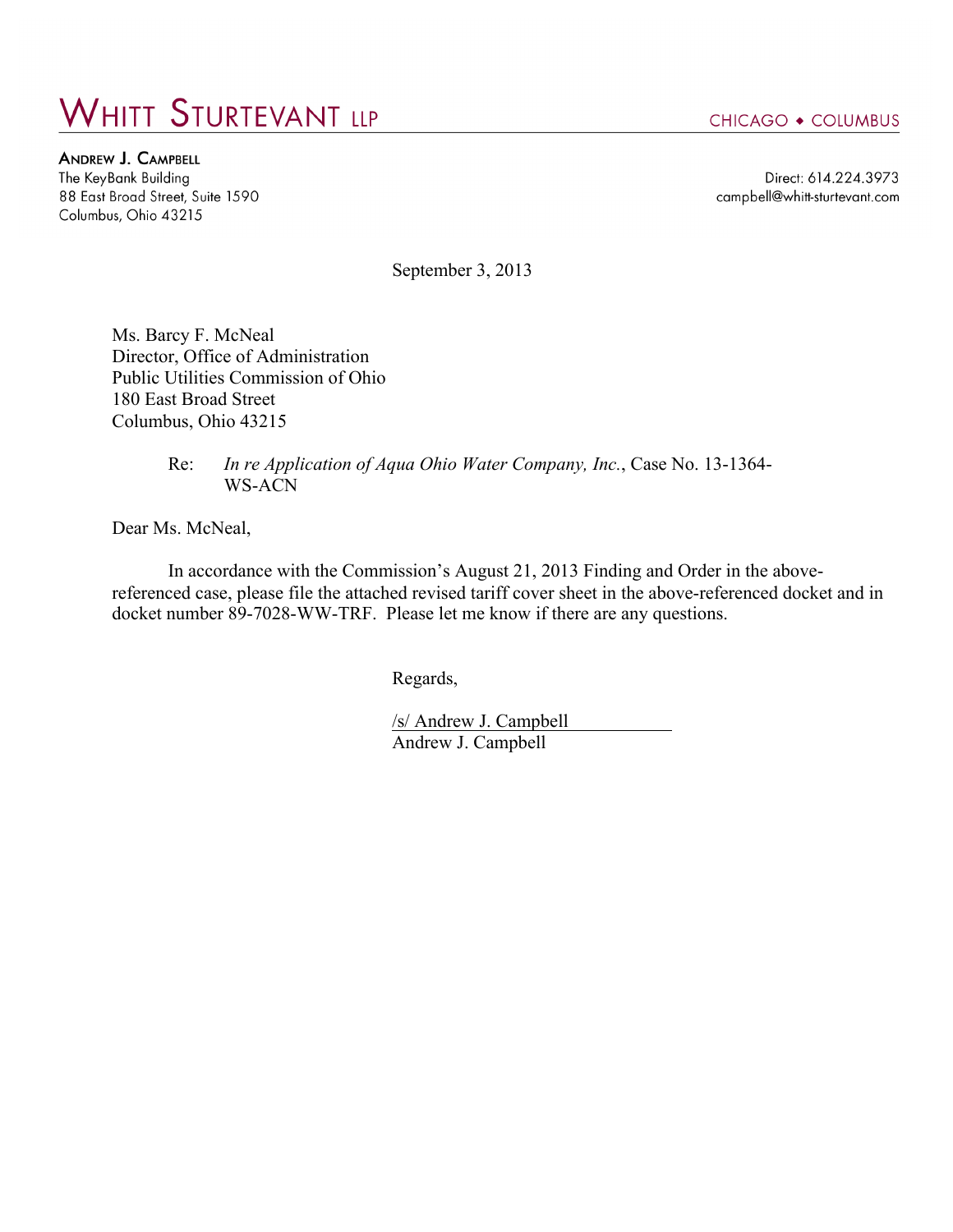## **AQUA OHIO, INC.**

Consisting of The Ashtabula District, serving the City of Ashtabula and environs in Ashtabula County, Ohio;

The Lawrence County District, serving the Village of Chesapeake and territory adjacent thereto, including Big Branch Road, in Lawrence County, Ohio;

The Mansfield District, serving the areas in and around the City of Mansfield and the Village of Ontario, in Richland County, Ohio;

The Marion District, serving the City of Marion and environs in Marion County, portions of Washington Township and Canaan Township in Morrow County, a portion of Preble County, and a portion of Pee Pee Township in Pike County, Ohio;

> The Tiffin District, serving the City of Tiffin and environs in Seneca County, Ohio;

The Franklin County District serving portions of Madison, Blendon, Sharon, Brown, Prairie, Perry and Norwich Townships in Franklin County, Ohio;

And

The Portage County District serving portions of Brimfield and Shalersville Townships in Portage County, Ohio.

## **SCHEDULE OF RATES FOR THE DISTRIBUTION AND SALE OF WATER AND SEWER SERVICE FOR FRANKLIN AND PORTAGE COUNTIES**

Tariff No. 89-7028-WW-TRF